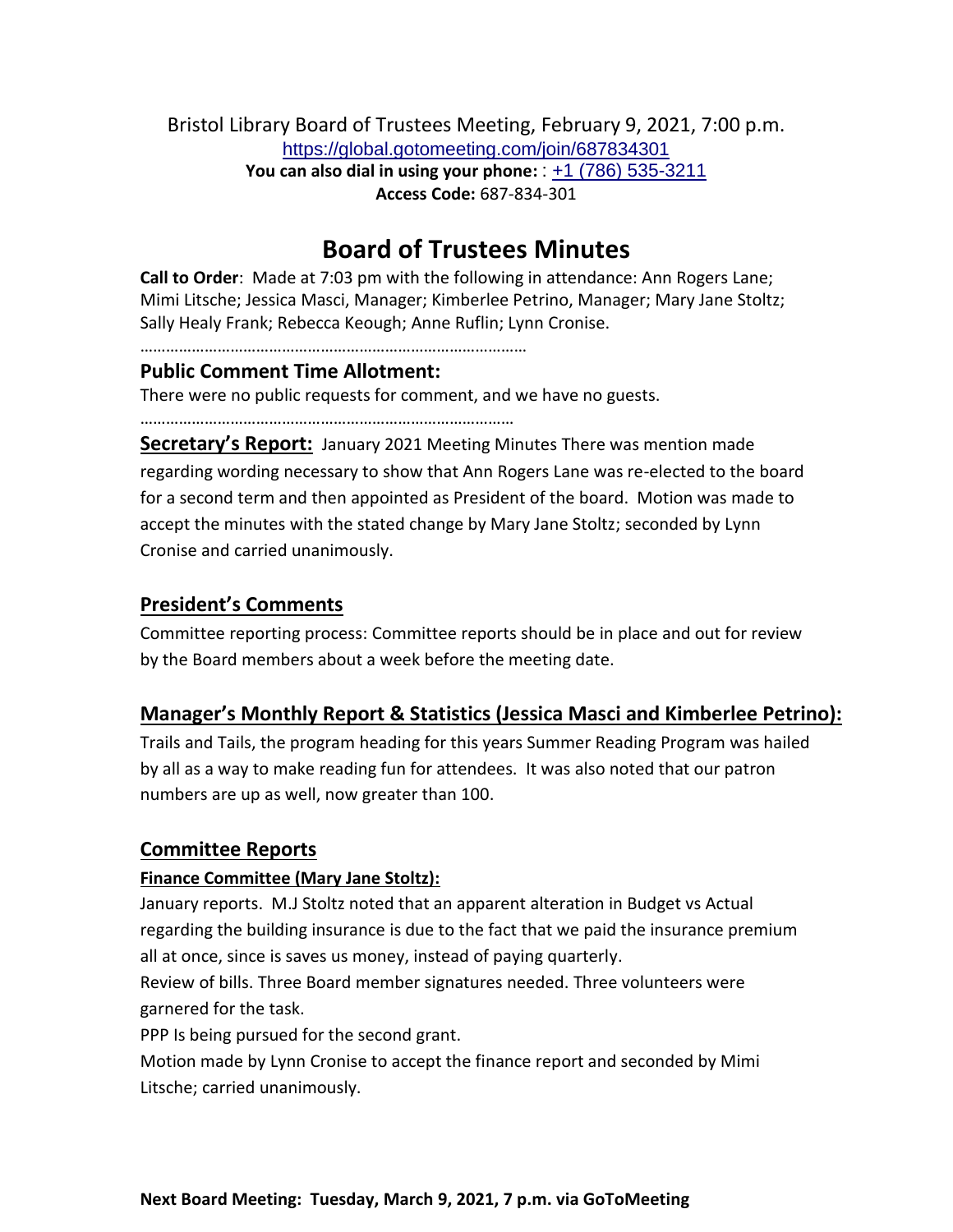## **Volunteer Committee: Lynn Cronise**

Lynn has a lot of good ideas about getting the volunteer service going, but in checking the volunteers' folder in the Library it is clear that it needs updating. Suggestion made to reach out to previous board member D. Fudalik an get the original list. If we set up a digital list, then we put a link in the newsletter; on the I love Bristol web site. Anne Ruflin shared many ideas about how important it is to connect the volunteers to the library and why they need to value the library before they will agree to volunteer for one or many events. We could think about volunteering in a much different direction and we need to appreciate that this is a building year. We need to help individuals tell us what they could be doing for us, instead of maybe the other way around.

#### **Grant Committee: Rebecca Keough**

Committee report was reviewed by all and installation of the parking lot lighting will be done by the June deadline to receive the final 10% of Grant money due the Library. The alarm system will be installed this week. A list of Primary contacts incase of an emergency is on file in the Library. We have a 5-year contract with the SG Securities Company and monitoring will be a recurring annual expense for this service.

There are two grant opportunities that we should explore in the future. The Libraries Transforming Communities for Small and Rural libraries is broad and offers a chance to foster community engagement working collaboratively with the town. The Peggy Barber Tribute Grant is an annual offering that we will review in the late summer of 2021 when to grant is open for submission.

## **Operations Committee: (Ann Rogers Lane):**

Ann met with managers on day-to-day operations recently and signed the 5-year contract for SG Securities which will cost \$360.00 per year for the monitoring. She noted the emergency contacts in place now are for the managers to be alerted first, then Ann, Board President, and then Mary Jane Stoltz especially as she is connected with the Fire and Rescue in Bristol.

#### **Policy Committee (Mimi Litsche)**:

The attached report and documentation belongs to Ann Rogers Lane, and Liz Smith, the volunteer and immediate past Board president who has agreed to stick with us to see this project through. After significant discussion, the committee members agreed we need to have a meeting soon to re-set priorities with target dates of completion for the required policies necessary to meet NYSLA regulations. Only a few of the extant policies